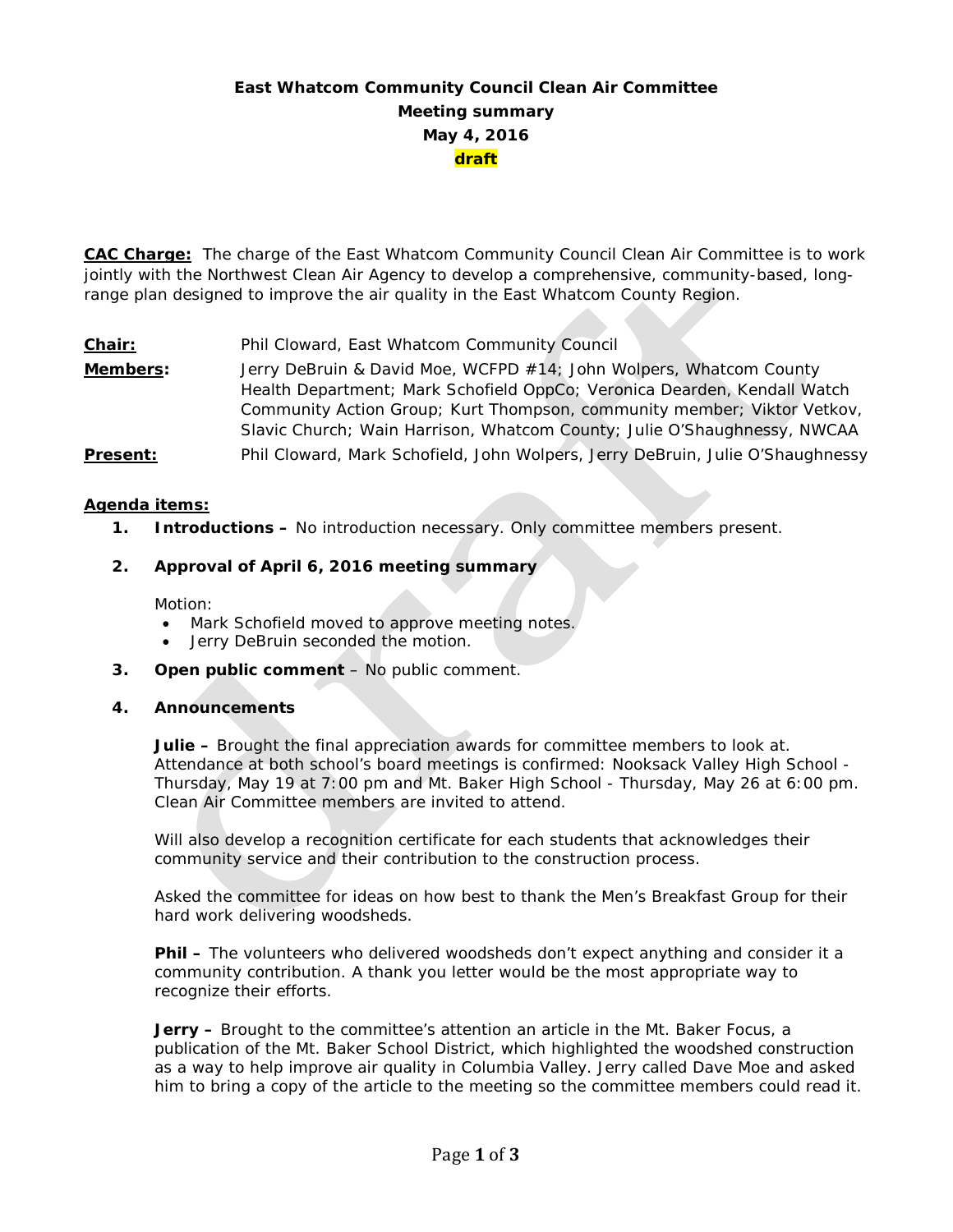## **5. Cord wood vendors and vouchers**

**Mark –** The main takeaways from our last meeting were it was ok to look outside of the Columbia Valley for vendors. Phil is gathering a list of names of potential vendors. The RFQ will not be sent out for several more months. Lorena will then be back from leave and involved in the program.

**Phil –** The wood bank and biomass project have evolved since inception. Initially there was money to purchase wood, now there is not. Looking for ways to secure funds to aid the program so that wood can be purchased and used without restrictions and limitations associated with the LIHEAP program. This will make wood available to residents sooner than the October timeframe.

#### **6. Biomass committee update**

**Phil –** Still moving forward on the project. Will be meeting with Wain when he gets back. May have a lead for a writer for a project white-paper.

#### **7. Residential woodsheds**

**Julie –** Since the last meeting, an additional 6 sheds were delivered. In total, approximately 65 wood sheds have been delivered and approximately 75 applications have been received.

**Jerry –** Asked if the schools were going to be able to finish construction of all wood sheds before school ends.

**Phil –** Said that Nooksack Valley will, but that Mt. Baker may not. They are working hard to finish. More applications are needed for the remaining wood sheds.

#### **8. NWCAA burn ban communication strategy**

**Julie –** The wood stove (solid fuel burning device) regulation is being revised and will include burning exemptions for low-income households. NWCAA will work with Opportunity Council to qualify households.

In addition, NWCAA staff is meeting to develop a burn ban/burn cleanly-type message and an associated communication strategy. The targeted timeframe to disseminate the message is sometime in August.

Burn bans will be called in accordance with the state rule (WAC 173-433) and will be called in our jurisdictional area where monitoring data shows impaired air quality and meteorological data projects that it will continue.

**Mark –** Asked if the communication strategy will be delivered via multiple media. He pointed out that there are several summer events coming up where "tabling" may be effective.

**John –** Shared ways in which the health department reaches out to the public - press release, website, bulk mailing, radio, and email distribution lists as a way to reach the community.